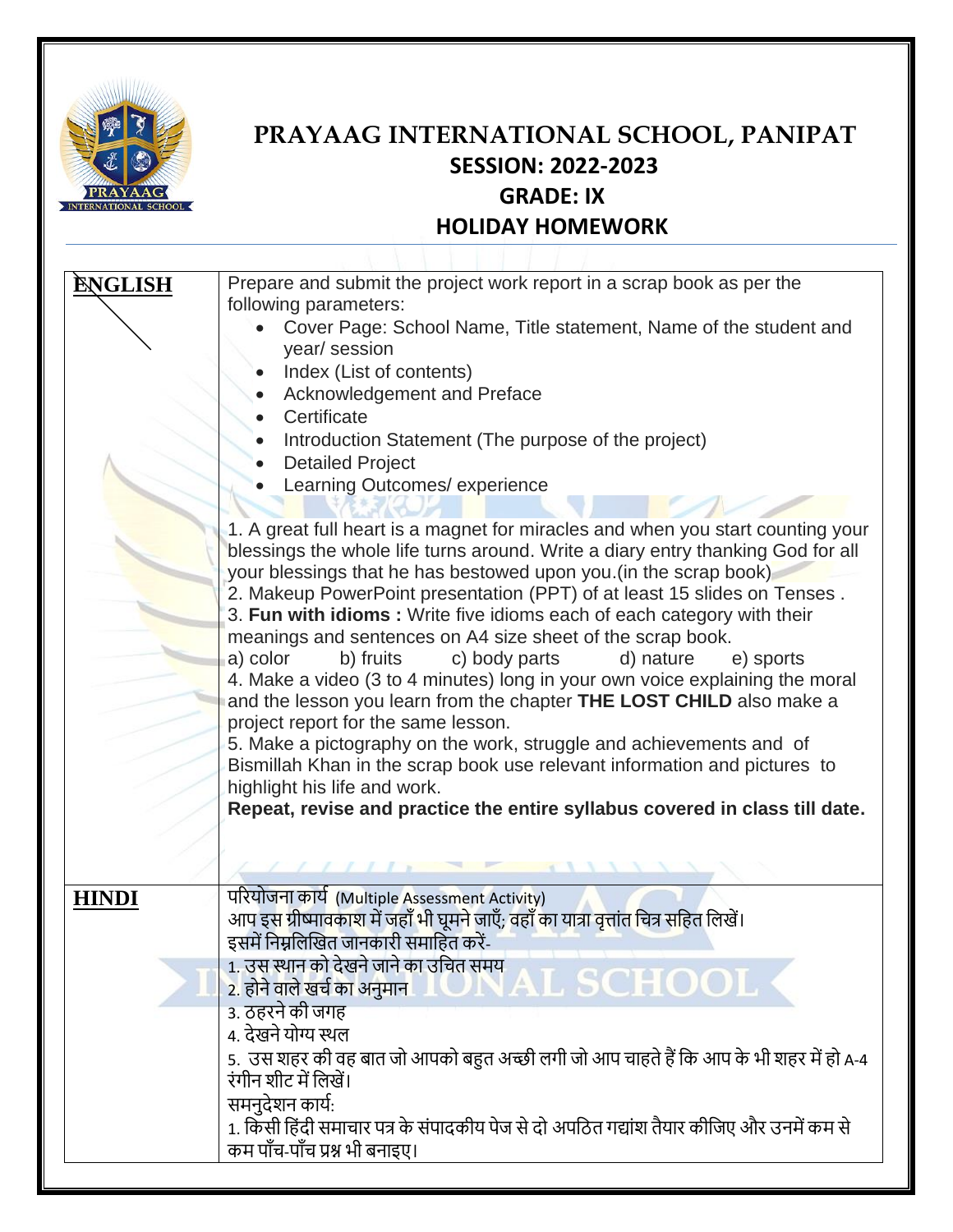|                  | 2. पाठ-1 'दो बैलों की कथा' के आधार पर आपके परिवार में या आस-पास घटित किसी ऐसी घटना को<br>कहानी के रूप में लिखिए; जिसने आपको बहुत प्रभावित किया हो। (कहानी लिखने का दृष्टिकोण<br>सकारात्मक होना चाहिए।)<br>3. अपने विद्यालय के पुस्तकालयाध्यक्ष को अपनी पसंदीदा पुस्तक मँगवाने हेतु एक पत्र लिखिए ।<br>अभ्यास-कार्य :<br>1. नीचे दिए गए विषय को संकेत बिंदुओं के आधार पर लगभग डेढ़ सौ से ढाई सौ शब्दों में अपने विचार<br>लिखें।<br>क. ग्लोबल वार्मिंग मनुष्यता के लिए खतरा<br>संकेत बिंदु- ग्लोबल वार्मिंग क्या है ?, ग्लोबल वार्मिंग के कारण समस्या का समाधान, ग्लोबल वार्मिंग के<br>प्रभाव<br>2. ऐसे दस शब्द लिखिए जिनमें उपसर्ग व प्रत्यय दोनों का प्रयोग हो।<br>नोट: 1 अप्रैल और मई में पढ़ाए गए सभी पाठों ( क्षितिज भाग-1, कृतिका व नवयुग हिंदी व्याकरण तथा<br>रचना) की पुनरावृत्ति करें।<br>2.  पूरा कार्य (ग्रीष्मावकाश हेतु गृहकार्य) एक फाइल में A 4 शीट पर करें और उसका सुंदरता कवर पेज<br>भी बनाएँ। |  |  |  |
|------------------|---------------------------------------------------------------------------------------------------------------------------------------------------------------------------------------------------------------------------------------------------------------------------------------------------------------------------------------------------------------------------------------------------------------------------------------------------------------------------------------------------------------------------------------------------------------------------------------------------------------------------------------------------------------------------------------------------------------------------------------------------------------------------------------------------------------------------------------------------------------------------------------------------------------|--|--|--|
| <b>MATH</b>      | Chronology of Indian Mathematicians with their contribution.<br>$\blacktriangleright$<br>Development of number system with their needs.<br><b>Story of pie</b><br><b>Revise chapter 1,3 and 4</b><br>$\blacktriangleright$                                                                                                                                                                                                                                                                                                                                                                                                                                                                                                                                                                                                                                                                                    |  |  |  |
| <b>BIOLOGY</b>   | $1-$<br>Write the Lab Manual experiments-<br># Prepare a temporary mount of (a)- Onion Peel, (b)- Homan<br>cheek cells.<br>#Identification of Parenchyma, Collenchyma and Sclerenchyma.<br>$2 -$<br>Prepare a writeup on the topic-Natural Resources on<br>A4 size sheet.<br>$3-$<br>Do given assignment of Ch-5-The fundamental unit of<br>life                                                                                                                                                                                                                                                                                                                                                                                                                                                                                                                                                              |  |  |  |
| <b>CHEMISTRY</b> | 1. Lab manual<br>Preparation of:<br>* true solution of common salt, sugar and alum.<br>* a suspension of soil, chalk powder and fine sand in water.<br>* a colloidal solution of starch in water and egg albumin / milk in water and<br>distinguish between these on the basis of (transparency, filtration, stability)<br>2. Do given assignment of ch 1 in fairnotebook.<br>3. Revise chapter 1                                                                                                                                                                                                                                                                                                                                                                                                                                                                                                             |  |  |  |
| <b>PHYSICS</b>   | 1. Revise Ch-Motion<br><b>SCHO(</b><br>2. Solve Assignment in fair notebook.<br>3. Complete lab manual<br>Exp- Verification of the laws of reflection of sound<br>Exp-Determination of the density of solid by using a spring<br>balance and a measuring cylinder.                                                                                                                                                                                                                                                                                                                                                                                                                                                                                                                                                                                                                                            |  |  |  |